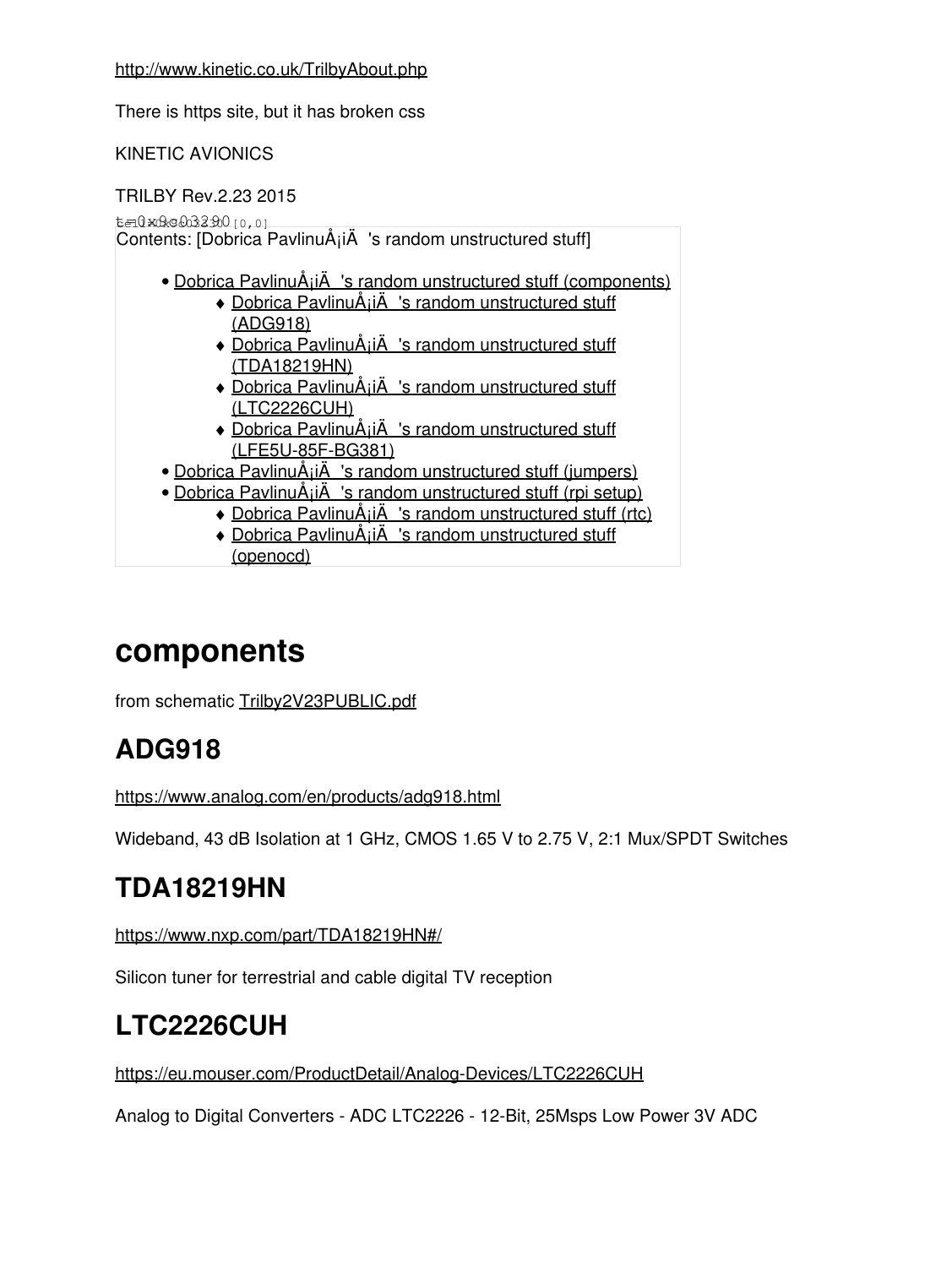### **LFE5U-85F-BG381**

• 45F on my board

# **jumpers**

J456, 1-2 IS PI 5V AND 2-3 IS USB 5V

J451 - JTAG SELECT - REMOVE LINK FOR USB J450 - JTAG SELECT - REMOVE LINK WHEN USING LATTICE CABLE J30 - CFG 0 - by default pull up, jumper pulls them down

J31 - CFG\_1 J32 - CFG\_2

J33 - PROGRAMN - reprogram FPGA

J29

1 3V3

2 TDI

3 TMS

4 TCK

5 TDO

6 GND

J26 - INSTALL TO ENABLE EEPROM WRITING

TP18 GND TP19 GND

J458 - GPIO

from /nuc/rpi/trilby/Trilby\_v\_1\_03\_project/impl1/trilby\_test\_impl1.pad

|           | x 9c              |     |                 |                                                                   |
|-----------|-------------------|-----|-----------------|-------------------------------------------------------------------|
| 2         | 5٧                | 1   | 5V              | <del>9Ф@@OI©E</del> @D80809@002I0,3]                              |
| cei<br>4  | H18               | З   | E12             | <del>.e0xDe0&amp;T\$QaQ\$@OXDe</del> @æ94OaZ2O2[1,3]              |
|           |                   |     |                 | <del>cel<b>le0x9e0x9@0a4200x2c0</b></del> \$900a5002[2,3]         |
| 6         | H17               | 5   | A12             |                                                                   |
|           |                   |     |                 | <del>cel<b>le0kDe0a900aI@00kBe0</b></del> p8c0a9 <b>3</b> 02[3,3] |
| 8         | .117              | 7   | A13             |                                                                   |
| cel       |                   |     |                 | <del>.e0xDe0x8<b>c0</b>aHd0xDe0</del> *080ad602I4,3]              |
| 10        | J16               | 9   | B <sub>13</sub> | <del>.e0x9e0¤00c[≸@0x9e</del> @b040b1302[5,3]                     |
| 12        | IE19              | 11  | IC13            |                                                                   |
|           |                   |     |                 | <del>.e0x9e0b2@0bIX@0x0e</del> 0b900b4602[6,3]                    |
| 14        | F20               |     | 13 ID13         |                                                                   |
| cei       |                   |     |                 | <del>.e0xDeOb500b\$#@0xDeO</del> b9cOb8a02[7,3]                   |
| 16        | IF19              |     | 15 IE13         |                                                                   |
|           |                   |     |                 | <del>le0iDe0b9¢0b4&amp;00iBe0</del> bB80b¢602[8,3]                |
| 18        | <b>F20</b>        |     | 17 I A 14       |                                                                   |
| cei       |                   |     |                 | <del>.e0xDe0bd\$0b4\$0\$9;0</del> b940cQ202[9,3]                  |
| 20        | GND               |     | 19 IC14         |                                                                   |
| ceł       |                   |     |                 | <del> c0iDc0r9d0c1100@D0</del> 0r900c3d0,210,3]                   |
| 22<br>cel | RESE <sup>-</sup> | -21 | D14             | <del>.e0xDe0x500e\$@@@DD\$</del> D&Dc0c7a0,211,3]                 |
| 24        | GND               | 23  | GND)            |                                                                   |
|           |                   |     |                 |                                                                   |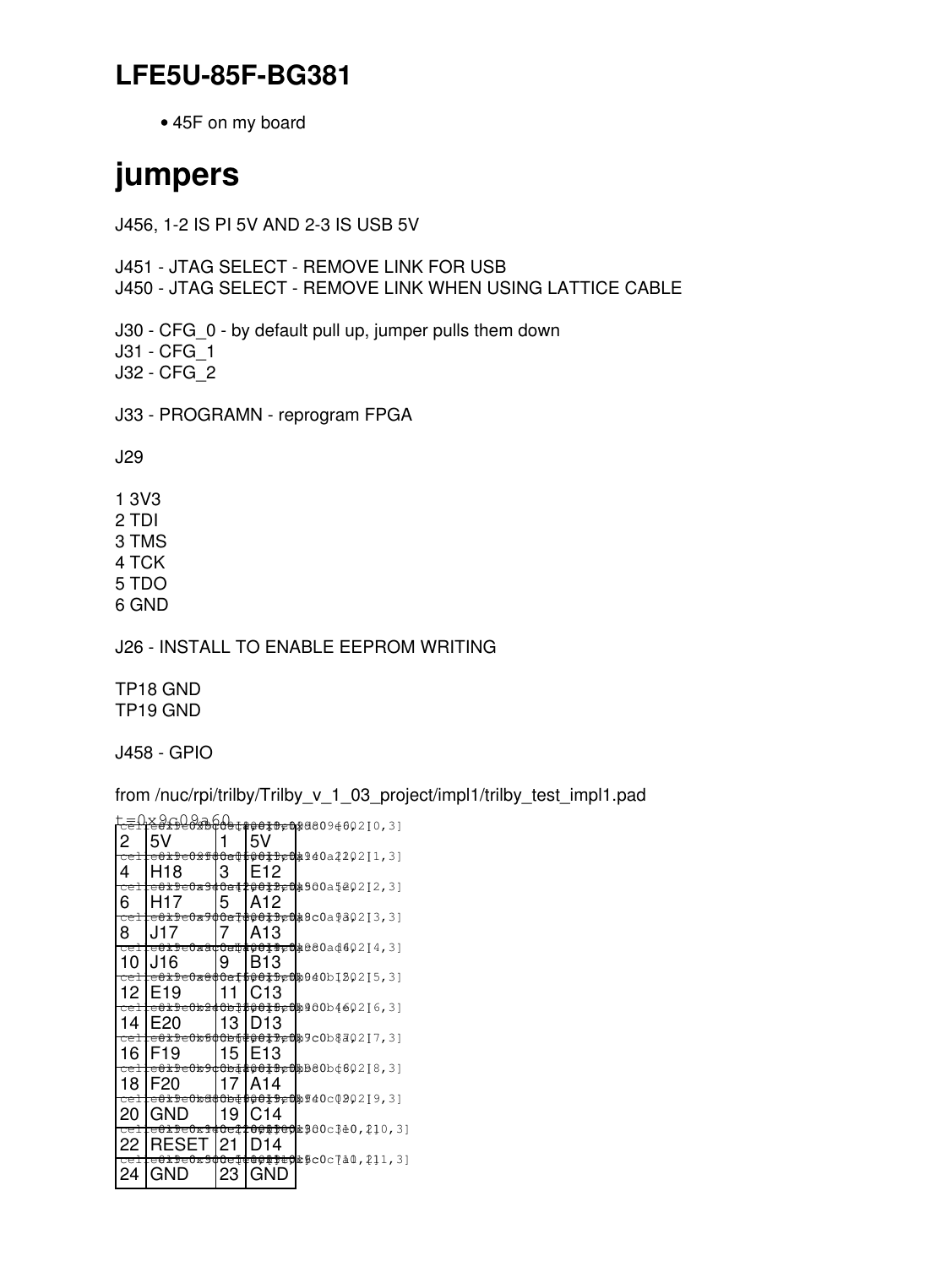### **rpi setup**

enable spi, i2c in raspi-config

pi@trilby:~/linux-gpio-pinout \$ i2cdetect -y 1 0 1 2 3 4 5 6 7 8 9 a b c d e f  $00:$  ---------------10: -- -- -- -- -- -- -- -- -- -- -- -- -- -- -- -- 20: -- -- -- -- -- -- -- -- -- -- -- -- -- -- -- -- 30: -- -- -- -- -- -- -- -- -- -- -- -- -- -- -- --  $40:$  -- -- --  $44$  -- -- -- -- -- -- -- -- -- --50: -- -- -- -- -- -- -- -- -- -- -- -- -- -- -- --  $60:$  -- -- -- -- -- -- -- --  $68$  -- -- -- -- -- -- -- $70:$  -- -- -- -- -- -- -- --

44 - example i2c device in fpga 68 - rtc

#### **rtc**

```
root@trilby:/home/pi# echo ds1307 0x68 > /sys/class/i2c-adapter/i2c-1/new_device
root@trilby:/home/pi#
[Fri Dec 24 15:02:31 2021] i2c i2c-1: new_device: Instantiated device ds1307 at 0x68
[Fri Dec 24 15:02:31 2021] rtc-ds1307 1-0068: registered as rtc0
[Fri Dec 24 15:02:31 2021] rtc-ds1307 1-0068: setting system clock to 2000-01-01T02:29:49 UTC (94
```

```
root@trilby:/home/pi# hwclock -r
2021-12-24 15:02:37.028752+00:00
```
### **openocd**

pi@trilby:~/openocd-rpi2-stm32 \$ grep -v '^#' trilby.cfg adapter driver bcm2835gpio bcm2835gpio\_peripheral\_base 0x3F000000 bcm2835gpio\_speed\_coeffs 146203 36 bcm2835gpio\_jtag\_nums 23 27 22 24 adapter speed 50 transport select jtag pi@trilby:~/openocd-rpi2-stm32 \$ openocd -f trilby.cfg Open On-Chip Debugger 0.11.0-rc2 Licensed under GNU GPL v2 For bug reports, read http://openocd.org/doc/doxygen/bugs.html jtag Info : Listening on port 6666 for tcl connections Info : Listening on port 4444 for telnet connections Info : BCM2835 GPIO JTAG/SWD bitbang driver